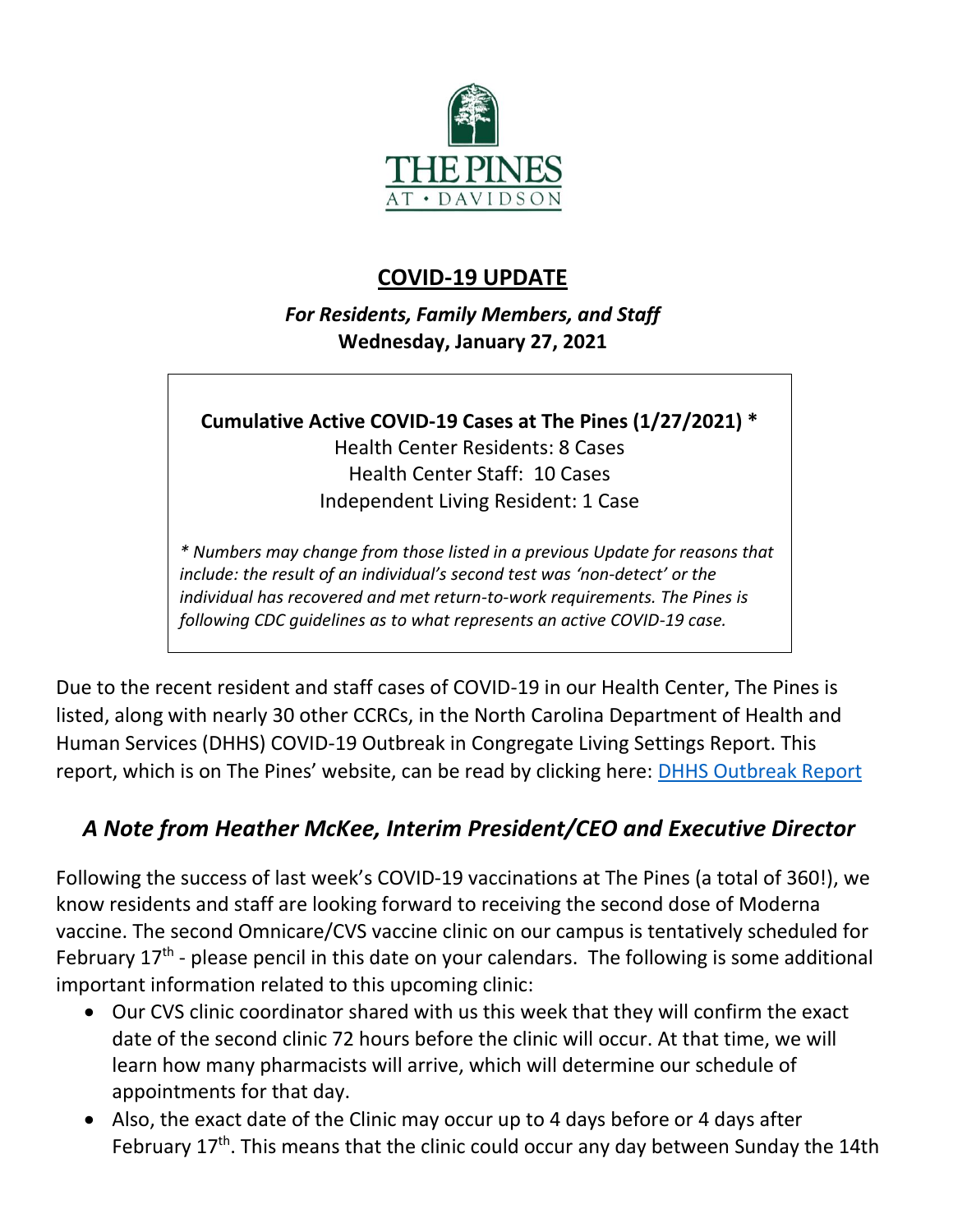and Saturday the 20th. We ask that you plan to be on campus during the 4 days surrounding 2/17 until the exact date is confirmed. Thank you for your patience as we navigate the last-minute nature of this clinic.

- We also need for all residents who are scheduled to participate in the second clinic to provide us with new copies of their medical insurance and prescription drug cards. Please give these to Rebecca at our front desk. Due to the hurried nature of the last clinic, we were unable to make copies of all the documents we had gathered at that time – thank you, again, for your help with this process.
- Omnicare/CVS will require new consent forms to be completed by participating residents in order to administer the second dose of the vaccine. We will share these with you when we receive them.

While we are comforted that so many members of our community have received their first dose of a COVID-19 vaccine, we need to convey some cautionary words regarding the limited effectiveness of one dose.

• While some studies suggest one dose of a COVID-19 vaccine can provide 30%-50% protection, this is not certain. Individuals have been infected by COVID-19 even after receiving the first dose of this vaccine.

Please also remember that it takes about two weeks following the second shot for the vaccine to build up to full protection, and during these two weeks the effectiveness has not reached its peak. Therefore, please stay especially vigilant during the two-week period following your second vaccine dose.

- Even after one receives a second dose, the vaccines are not 100% effective. There is still a risk that those vaccinated could be infected with COVID-19. And, though symptoms may be less severe, according to public health experts, the risk is still present.
- The other unknown factors are whether those vaccinated can be carriers of the virus and spread it unknowingly to others, and how long immunity will last once an individual receives the vaccine.
- And as you may have read, emerging COVID-19 variants, appearing sooner that scientists had expected, may weaken the effectiveness of vaccines. Moderna is planning to develop a booster shot, in order to be more effective against emerging strains of the coronavirus.

Residents have been eagerly asking when will "life return to normal" at The Pines, with waited service dining and larger group activities. The answer will be dependent on several factors that would help assure that the return of such activities would be safe for our community. They would include but are not limited to:

• A high percentage of residents who have been vaccinated with two doses of a COVID-19 vaccine.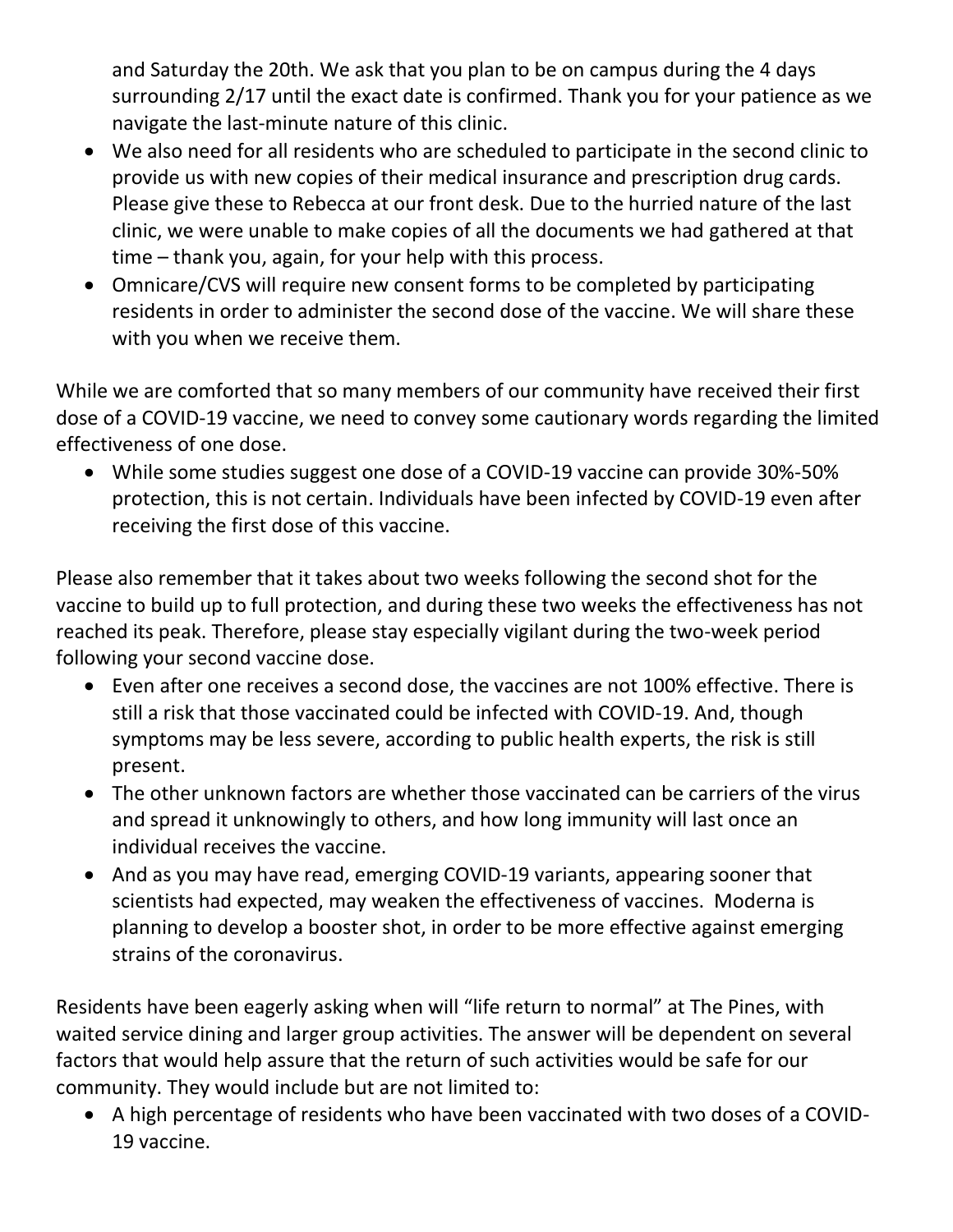- Few or no COVID-19 cases on campus.
- A significant and sustained decrease in COVID-19 positivity rates in Mecklenburg County.
- Guidelines and directives from Federal, State, and County governing, administrative, and regulatory bodies.

Please note the Mecklenburg County Health Department COVID-19 current directive, effective through February 2, strongly discourages leaving home for anything other than essential activities. In addition, State Executive Order 188 limiting travel outside the home to between 5AM and 10PM remains in effective until January 29<sup>th</sup>.

While we are all eager to return to life as it was before COVID-19, we will still need to be patient and careful in the months ahead. Our access to the second dose of a COVID-19 vaccine makes our days so much brighter – it is a wonderful development and a marvel of science. But we must remain careful for a while longer, especially as an expression of our caring commitment to each other's safety and wellbeing. Our vigilance now can bring about a future with fewer restrictions on our ability to enjoy all The Pines has to offer.

#### **ADDITIONAL INFORMATION**

### **Construction Corner**

The construction of the new Jetton Community Center spaces is progressing well. Please enjoy the following recent photos from Rodgers Builders, which give us a peek of what's to come (clockwise from top left): new Davidson Room, Marketplace Dining, Martin Fitness Room and first floor Multipurpose Room.